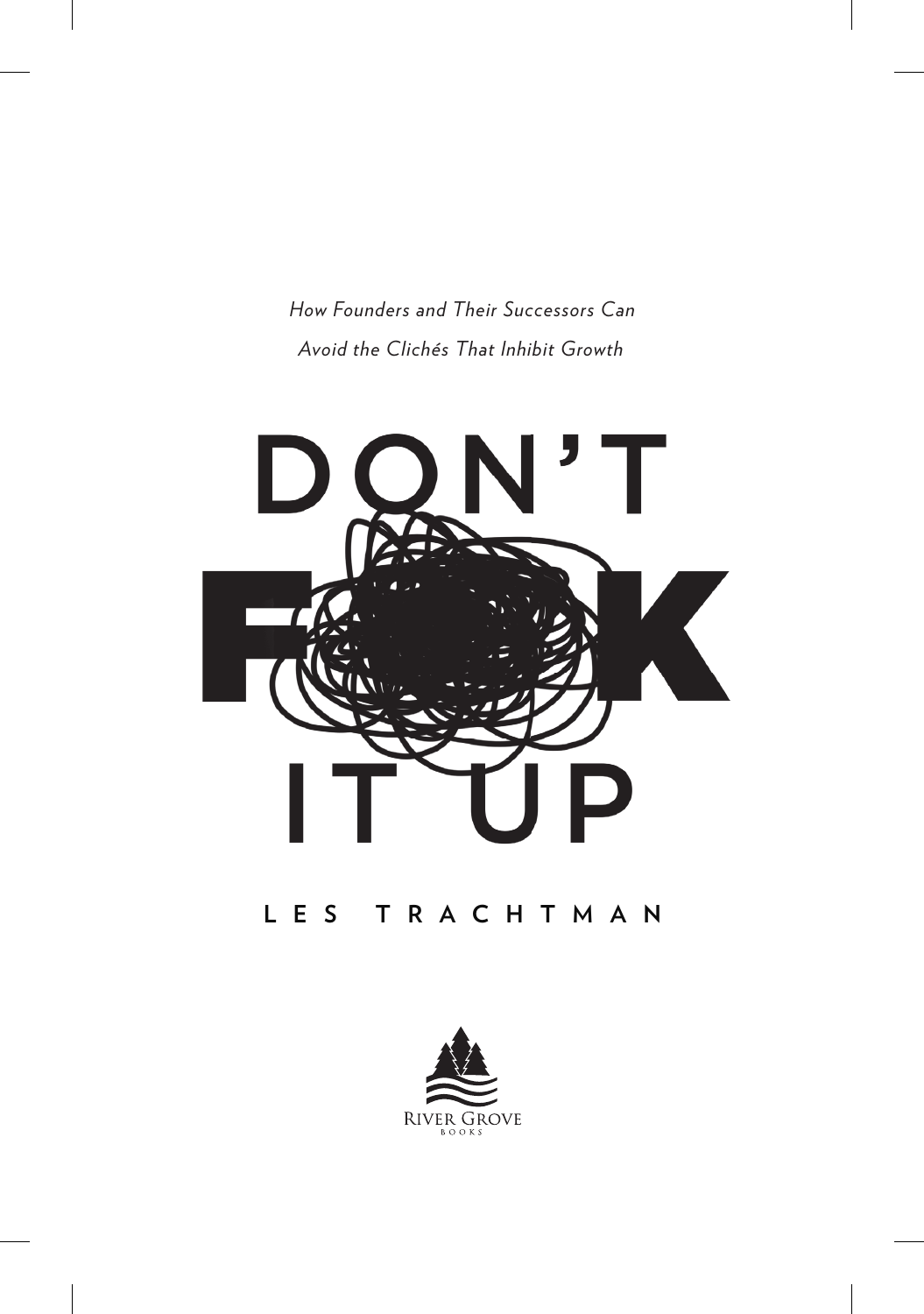

#### **MESSING WITH SUCCESS**

# *"Don't f\*\*k it up!"*

It was the autumn of 2008 and the global economy had cratered.

At the time, I was several quarters into my tenure as the new COO of a company in the government-procurement industry, and my work there had just begun to bear fruit. We'd improved our gross margins and the bottom line was growing. But the credit crisis suddenly put us in a very precarious position, as it did with many other companies that fall. We urgently needed to make some bold moves to accelerate our pace of change. Our borrowing capacity was not sufficient to fund our sales growth. Even with increased sales volume our margins were not sufficient to generate ample enough profits. Our systems and our processes needed an overhaul to handle the larger order volume.

The company's founder was a larger-than-life charismatic leader.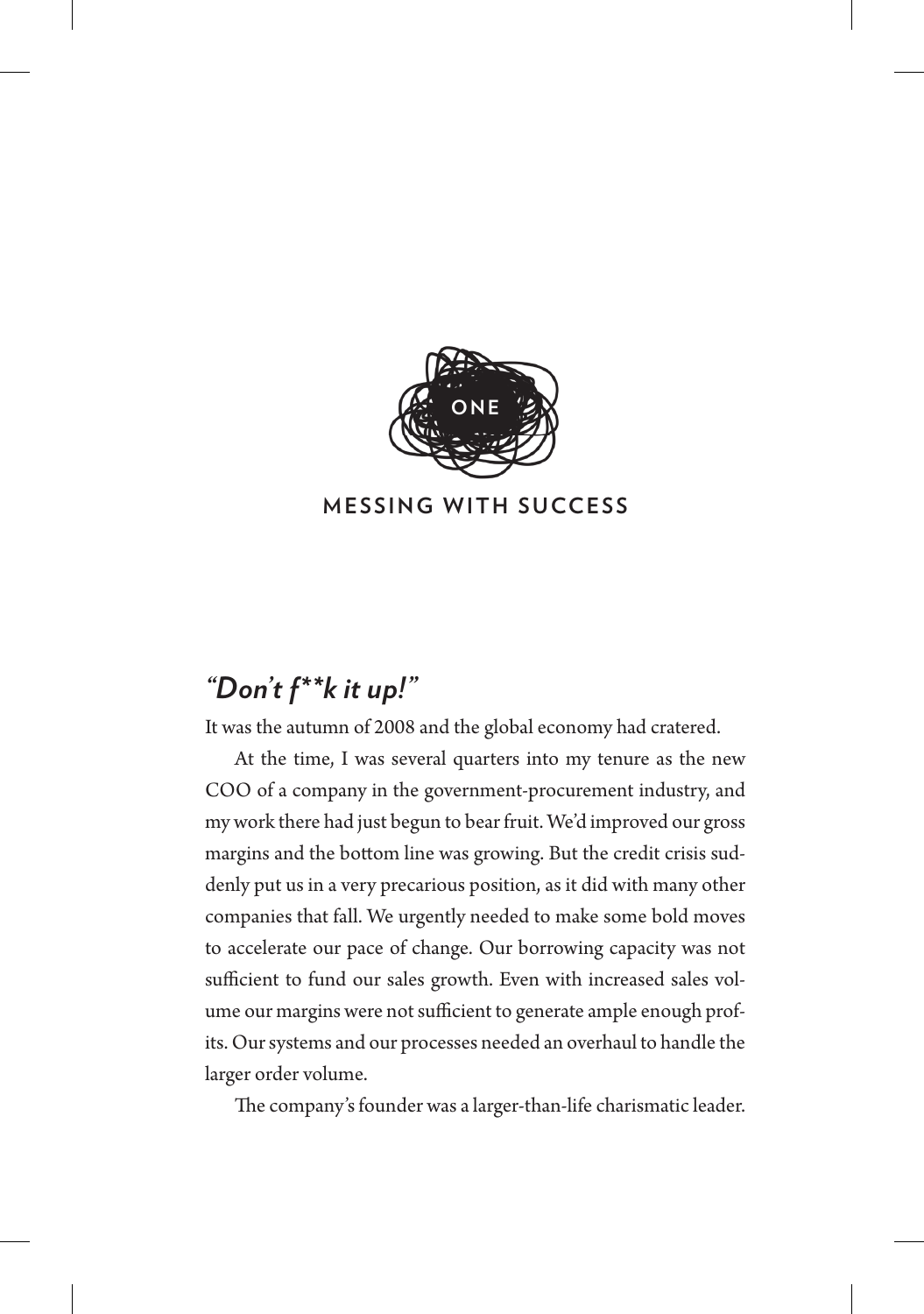He was happy with the progress we'd been making, and although he understood the need for fast action in the face of crisis, he was also very nervous. Change meant we would be breaking from the script he'd created and followed since the company's beginning. One day when we were wrapping up a conversation about the changes, he ended with a few words of caution.

"OK," he said, "but don't f\*\*k it up."

I didn't pay much heed to his words in that moment, but the strain in his voice—joking and at the same time deadly serious remains a vivid memory. I had heard the founder utter the phrase casually to others in the company. It was his small way, I assumed, of dealing with his feelings of discomfort when giving up control. My guess is that if you've never said this in a joking way to one of your key employees, you've probably thought it.

Over time, however, I've come to realize that seemingly harmless little comments like "Don't f<sup>\*\*</sup>k it up," "Get it right," or even "Be careful" are among the worst things you can say to an employee. That's because while you may say it as a joke, your employees will hear it very differently. They hear "Don't fail-or else."

They hear you warning them not to take risks, not to try new things, not to atempt anything that might not work.

Is that what you want your employees' marching orders to be? Not if you want to grow and scale your company. You want them to show initiative and take measured risks that yes, occasionally, might not work. There are always unforeseen challenges involved when you blaze new trails, and the people you've hired need to know in advance that it's OK while trailblazing to hit some dead ends and even fall off a few cliffs.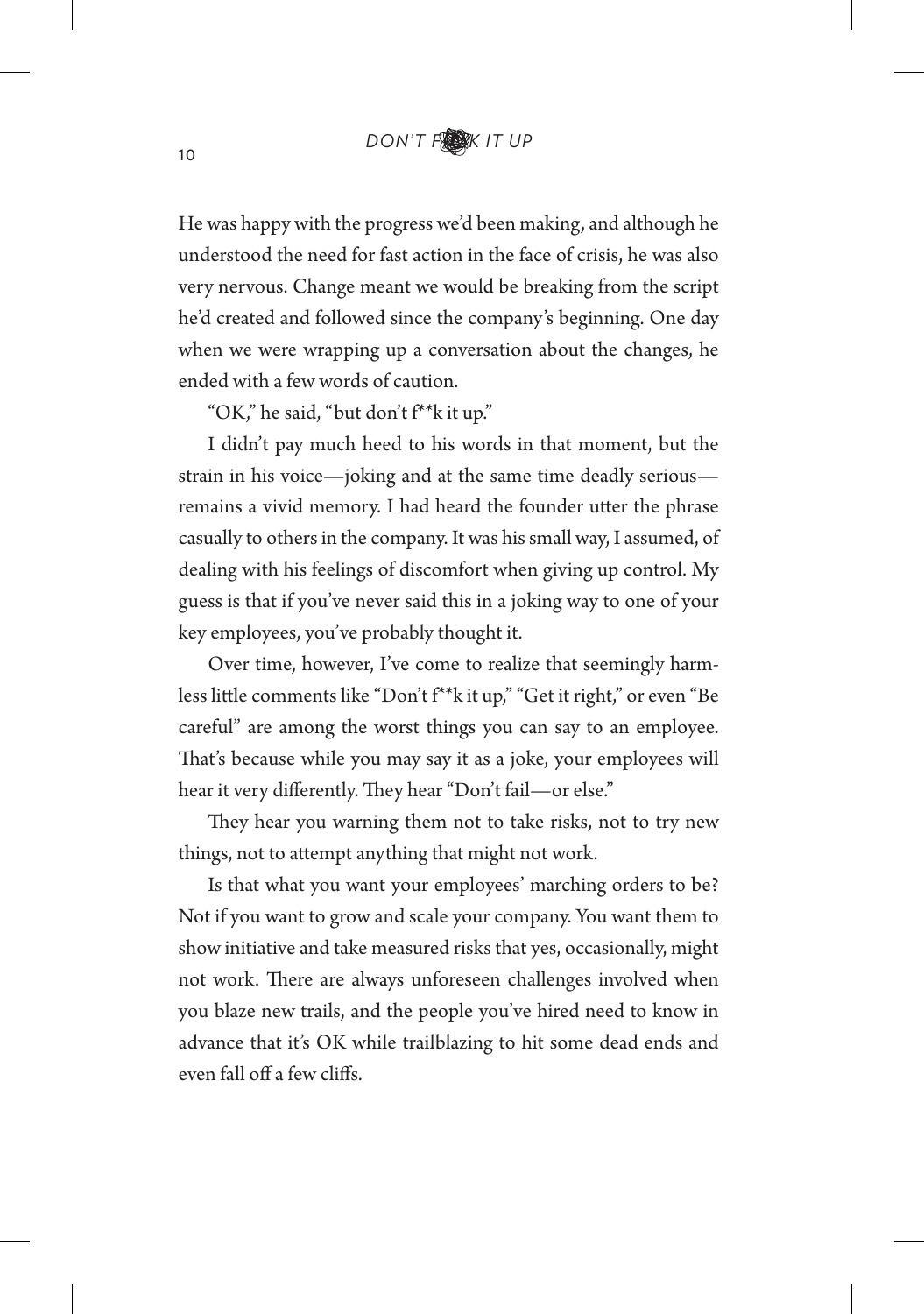#### WHY YOU NEED TO F\*\*K IT UP

The irony is that every founder knows the need for innovation very well. You created new value in the market by doing things others couldn't or wouldn't do, and you sufered plenty of foul-ups and failures along the way. Growing your business requires your employees to advance with that same spirit of adventure and discovery. Teams innovate and grow their abilities when they are free to experiment and then collaborate on solving the new problems exposed by their setbacks and failures. You want to challenge your team to try things that might fail at frst. You want them to become adept at recognizing failure quickly, regrouping, and then trying again. But then realize success.

Success is the brass ring for entrepreneurs. It's what you put in all those long hours for. It's how you keep score. It's how you build wealth and make your investors money. And if you are not careful, it can be what causes your demise.

Whenever you read about a company becoming "a victim of its own success," you'll fnd this kind of "Don't F\*\*k It Up" culture. Companies squander their early competitive advantages and then disappear because great success in one narrowly defned area can squelch debate and foster a risk-averse mind-set among employees. The founder's comment, "Don't f<sup>\*\*</sup>k it up," didn't really slow me down because I had known him for years and I was confdent about our strategy. Most other people in the company, though, would likely take those same words to heart, as a warning from the big boss. And that can be a big problem, because employees who are taught to mistrust their own instincts are not very likely to trust their colleagues' instincts, either.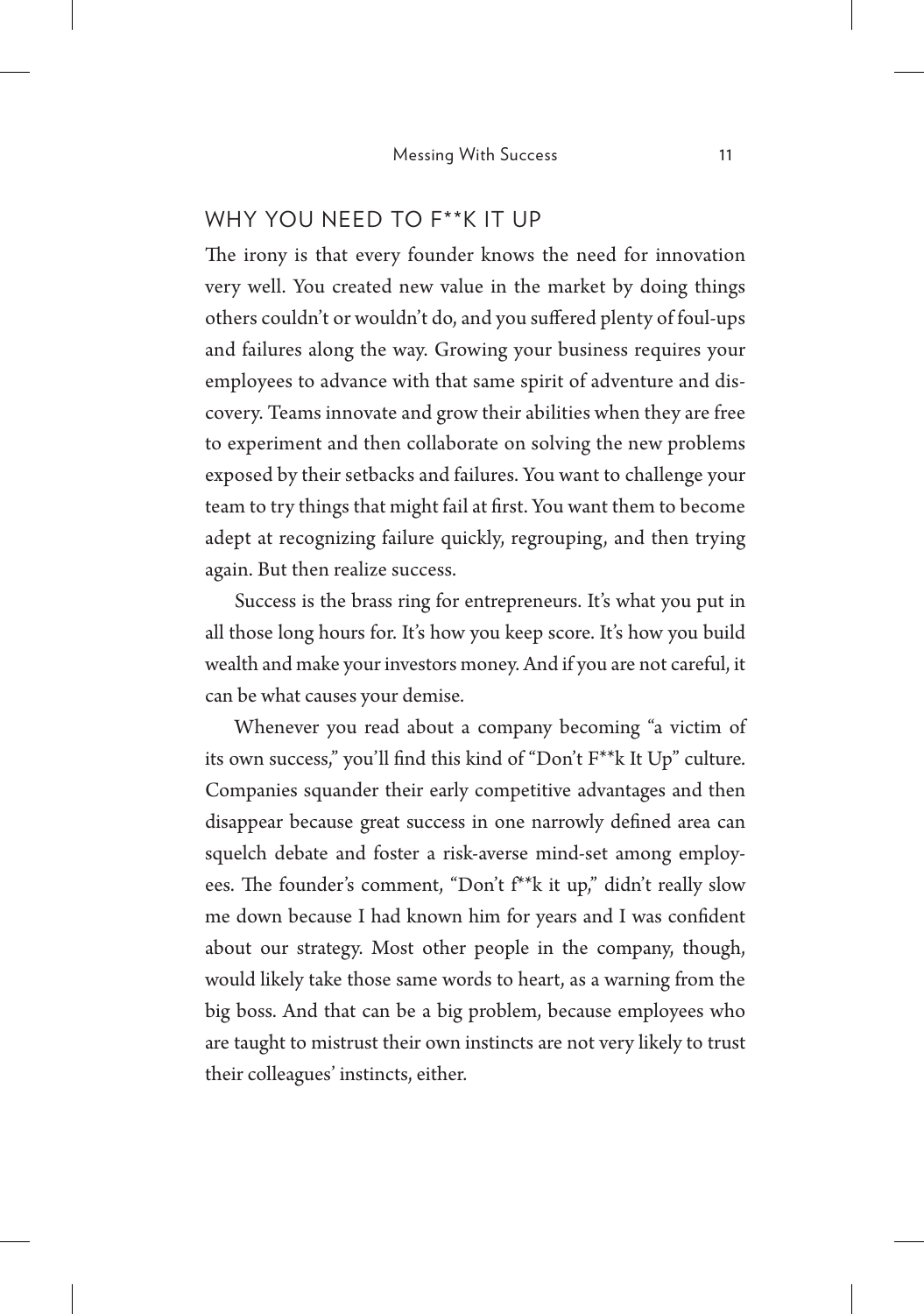*"Employees who are taught to mistrust their own instincts are not very likely to trust their colleagues' instincts, either."*

Fear of failure can easily poison a company culture. Team-building efforts are useless when everyone's first imperative is CYAcover your ass.

#### WHEN SUCCESS GOT IN THE WAY

Dominance in minicomputers made Digital Equipment Corp. (DEC) one of the most proftable companies in the world in the late 1980s. Led by Ken Olsen, its founder, DEC's minicomputers helped usher in a new era in computing, overtaking the once-dominant mainframe. In 1986 Olsen was named America's most successful entrepreneur. It wasn't long afer that that Olsen forgot the lessons of his past and shielded himself from anything that might disrupt his own empire. Instead he believed that "the personal computer will fall flat on its face." Obviously, he was dead wrong. The PC flourished, with Digital Equipment missing that revolution. DEC was unceremoniously absorbed into Compaq Computer Corporation some six years later, a victim of its prior success.

Kodak was one of the world's most admired brands in 1996. Its market dominance in flm enticed its out-of-touch management team to hang on to obsolete assumptions about the advantages of flm-based photos over digital intruders. It might have considered leting the new generation of digital entrepreneurs within Kodak take the reins. But it never believed its empire was at risk or managed to wean itself off its revenue stream from photographic film. Kodak fled for bankruptcy liquidation in 2012, paralyzed by its past.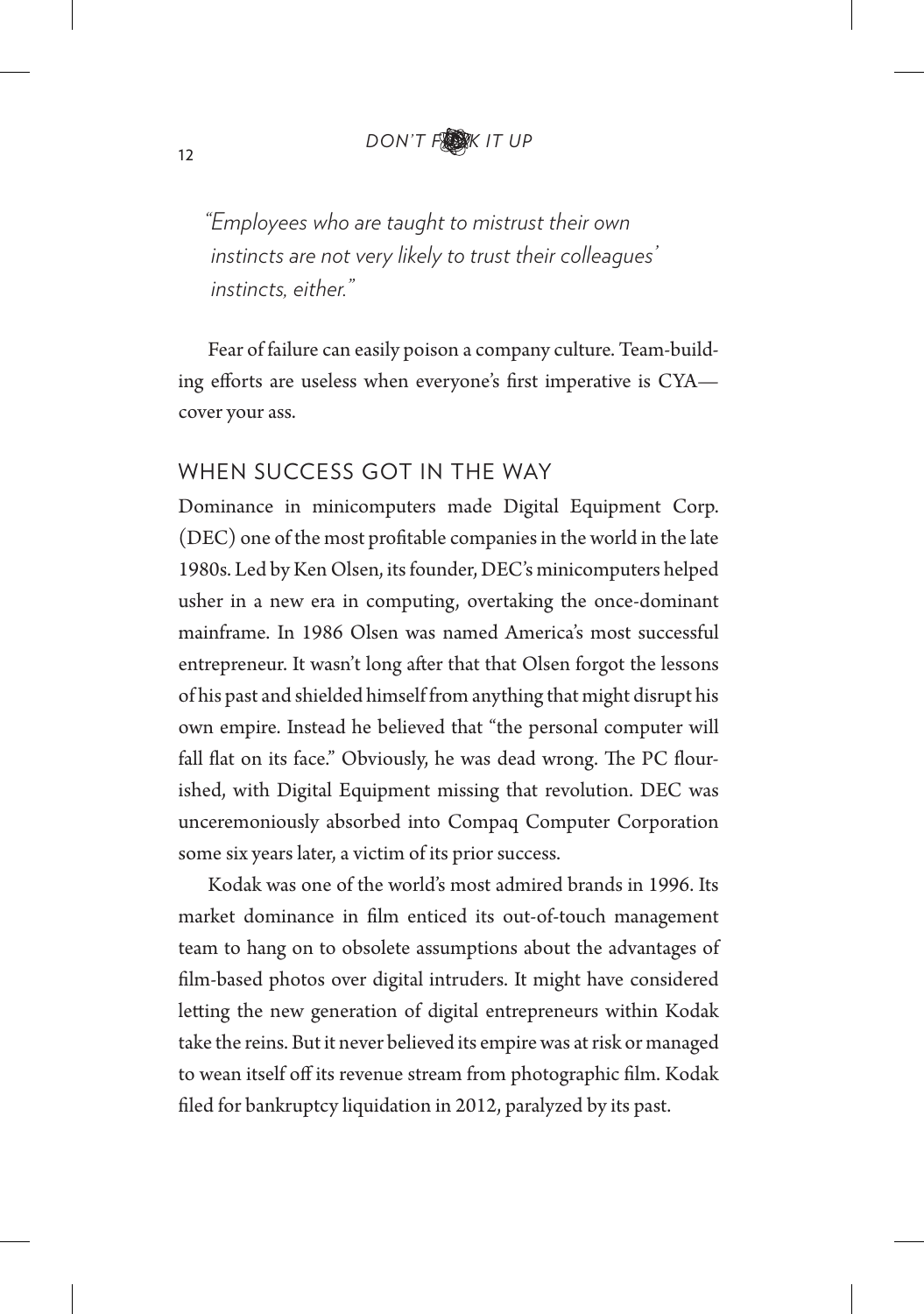In 2000 Reed Hastings, the founder of what then was a fedgling company known as Netfix, had the gall to suggest a business partnership to John Antioco and his management team at Blockbuster Video. Antioco is no dummy. At the time, in fact, Antioco was viewed by many as a retail genius. But during Hastings's visit, Blockbuster was feeling prety insular and didn't believe that this almost unknown company's innovative business model ofered any value. In fact, it was reported that Hastings got laughed out of the room. Who is laughing now? Blockbuster went bankrupt in 2010, and Netfix is worth almost \$70 billion.

We know there were many people inside each of these companies with bold ideas and the ability to make strategic pivots away from fading sources of revenue, but all of them were hamstrung by their leadership's choruses of "Don't f\*\*k it up!"

## *"I know more about this company than anyone ever will."*

The founder's attention to detail was legendary. From the time he founded his fnancial services sofware company, he was intimately involved in virtually every decision that needed to be made, and those decisions had set the stage for the company's success. He was one of those founders who could truly claim that no one knew his company as well as he did.

I came aboard to take over the role of CEO to help this founder, whom we'll call Elliot, take the company to the next level, as it was the kind of fast-growing company with strong fundamentals that could atract the interest of strategic buyers. Once I was there,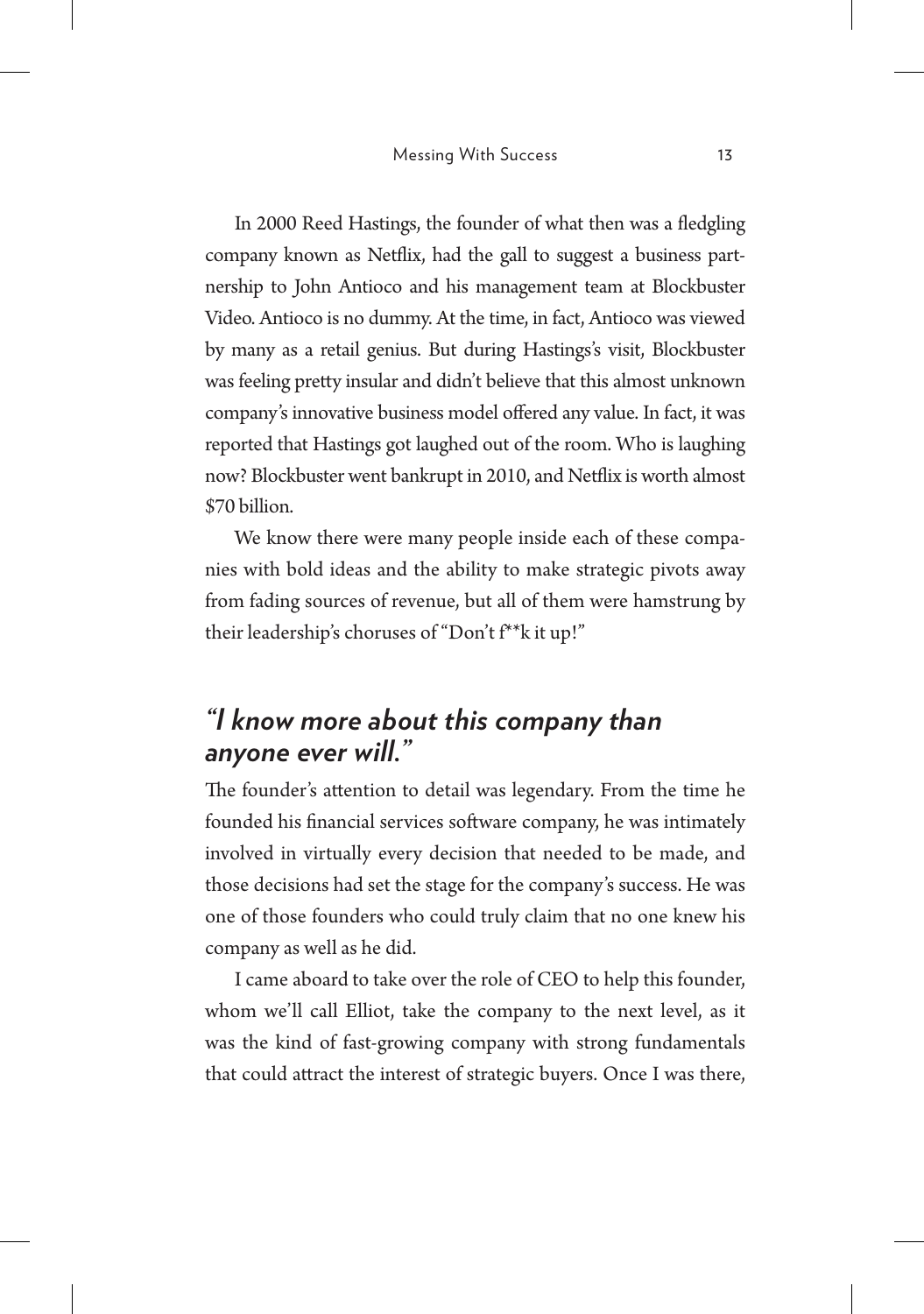though, it didn't take me long to recognize that we'd never reach our goal as long as Elliot remained the master of all detail.

One day I was talking with Elliot as we walked past the employee kitchen area when he interrupted me to point out something that had been bothering him. He'd seen tens of milk cartons of several diferent varieties in the refrigerator, and he wondered how we could possibly need all of this. He recalled the days when one container of regular milk would have sufficed.

I fgured this was the perfect moment to set some new boundaries for Elliot's atention (even though I would have much preferred to fnish our prior conversation). I told him that if he truly wanted us to succeed in the task I'd been hired for, we should never again discuss the employee kitchen. In fact, I suggested that from now on, he should try not to bother himself with any question that put less than \$100,000 worth of company resources in play.

I can't ask you to stop worrying about litle things. It's like telling someone not to think about pink elephants. Tiny details would always arise in your mind because your relationship to your business is so intimate. Elliot hadn't yet formulated a strategy for dealing with those thoughts. That's why the bright-line boundary of \$100,000 turned out to be an excellent tool for maintaining his new focus: "Is that the exact PMS color of our logo?" Is that a \$100,000 issue? No? Then forget it. Like most entrepreneurial minds, Elliot's was both voracious and decisive—as long as it had a target to hit. The \$100,000 fgure gave him that focus.

Drawing a bright line on such maters can be crucial to developing the mental discipline required for scaling your company. I've found that if you can develop a rule of thumb that truly resonates with you, like an arbitrary dollar fgure or perhaps an organizational level ("Nothing done more than two levels below me is worth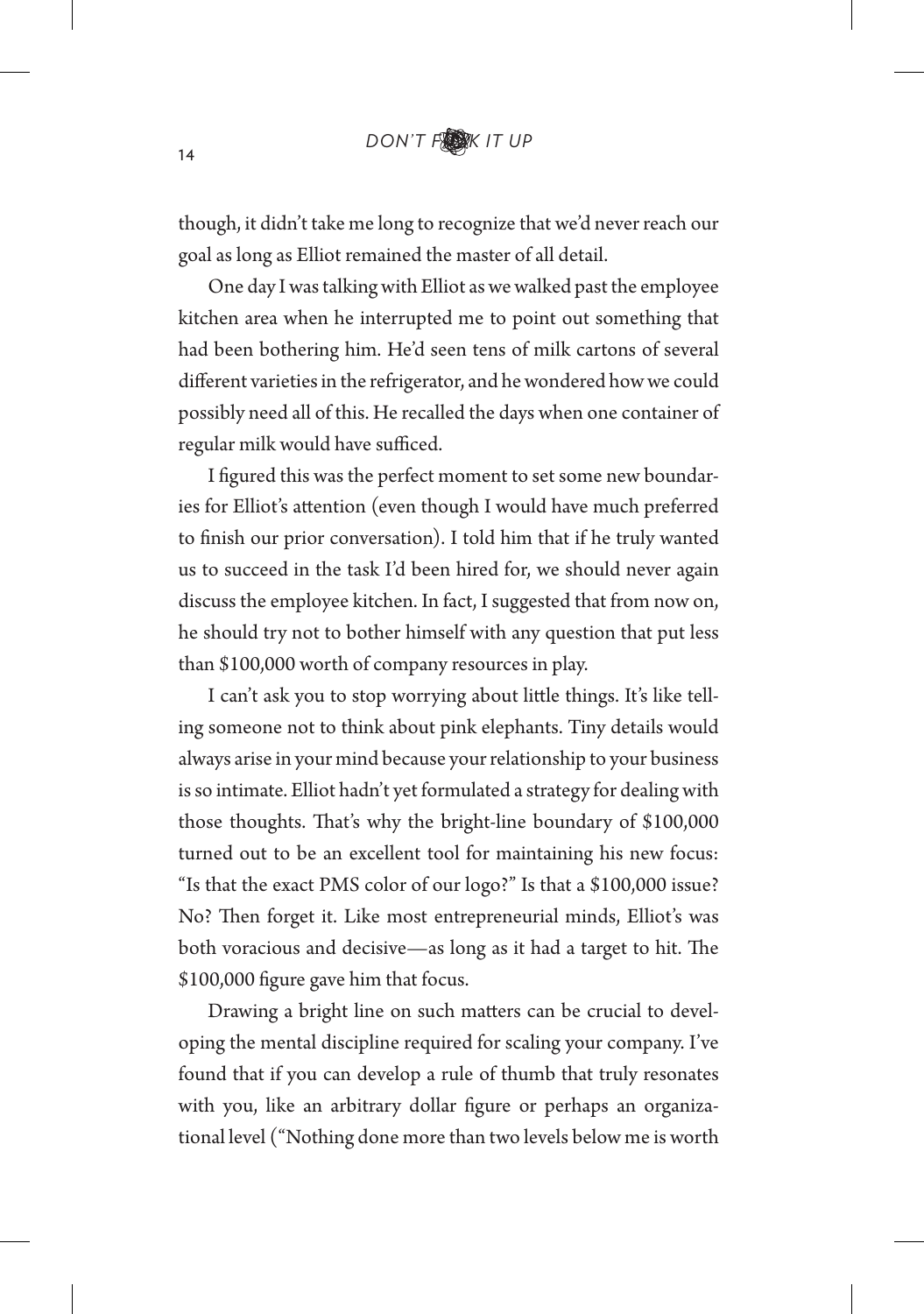worrying about"), then you can cut way back on how much of your precious time and atention is wasted on trivia.

*"If you can develop a rule of thumb that truly resonates with you, like an arbitrary dollar figure or perhaps an organizational level, then you can cut way back on how much of your precious time and attention is wasted on trivia."*

That day in the employee kitchen, Elliot had interrupted what could have been an important discussion with his new CEO to ponder the company's milk expenditure. He will never know what valuable thoughts he didn't think during the minutes when he weighed the relative merits of cuting back on the milk options.

It's not easy to step back from your natural habit of having a hand in everything. You built your organization by sweating every detail, and now it feels unnatural to start ignoring those details. Then, once you truly leave those details to other people, you face yet another challenge, because those people are guaranteed to make a lot of mistakes.

#### LET THEM FALL, SO THAT THEY CAN SOAR

Elliot and I often discussed how, in order to meet his goals, people were going to do things in ways he'd never agree with, and some things were going to get f\*\*ked up. But, at the risk of sounding paternalistic, the process of building a team is not that diferent from raising a healthy, self-sufficient child. It's not possible to be there with them constantly to ensure that they do the right thing all the time. You need to trust that with the right guidance they won't get themselves in too much trouble. And when they do get in trouble, when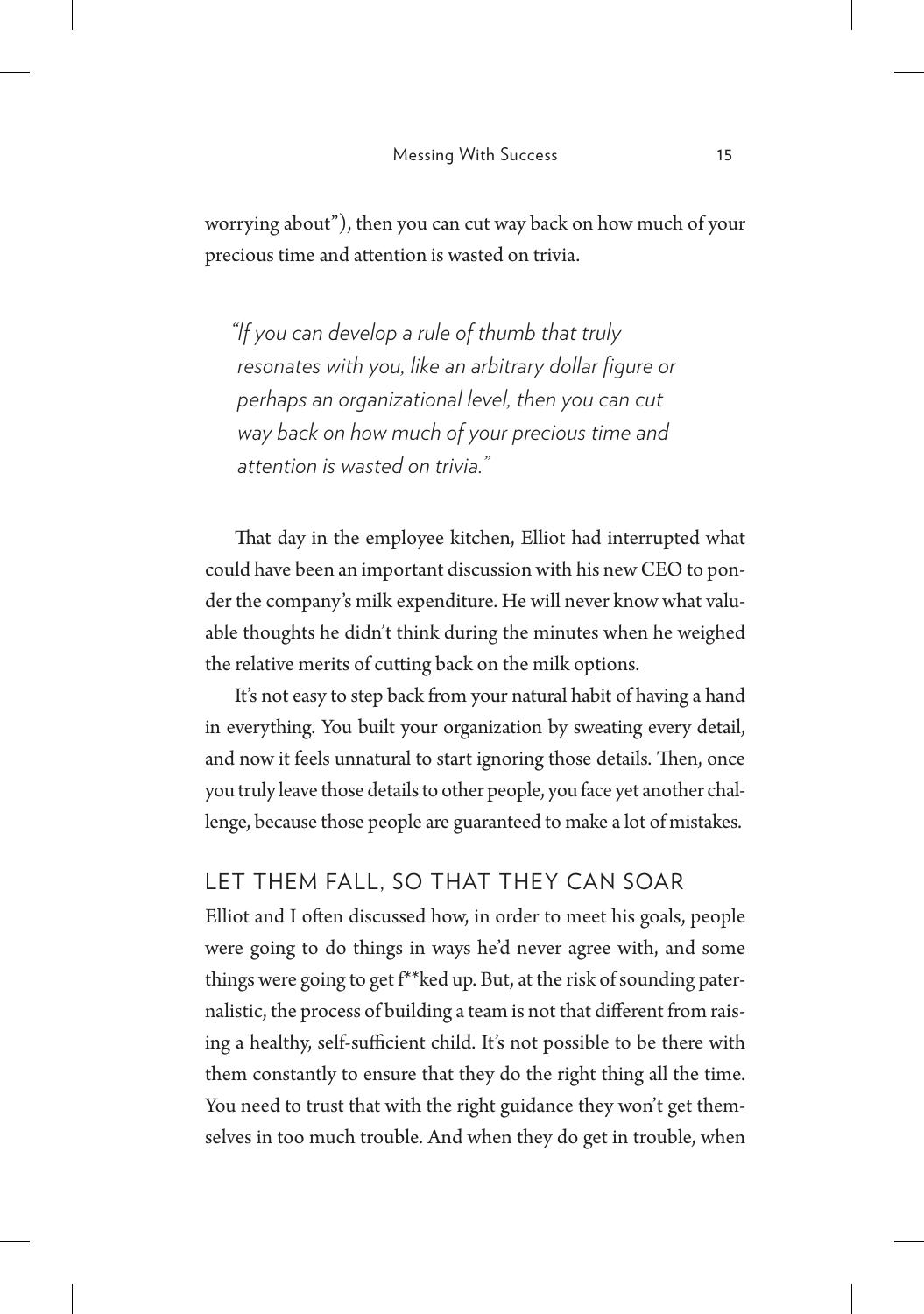they fall and skin their knees, it's your role to help without being judgmental. You want them to learn from their mistakes and the resulting painful consequences.

The other important benefit of ignoring these low-level concerns is that it helps your team take over responsibility for them instead. That's how you slowly grow the decision-making muscles necessary to attain scale. The milk question was emblematic of a much larger problem at the company. Elliot's employees had helped feed his mania for details by going to him when they were making even the smallest decisions. The \$100,000 mark was a helpful tool in that regard as well. He had to train himself to stop caring about countless small decisions he used to spend days obsessing over.

As a founder, it is completely natural to respond to a question posed to you by an employee or to quickly jump in to solve a tough problem. When you do, you fall into a trap. Making quick, decisive decisions is always faster, easier, and usually results in better decisions. But it encourages reliance on *you* rather than on an employee's own intellect and capabilities. Pausing to realize that not making a decision, though it may be painful, is the kind of tough love required to help employees build their own decision muscles will be an important ingredient of your organization's growth.

Mistakes can be uncomfortable to witness, and waste can feel even worse. Personally, it drives me crazy to see employees squandering company resources, whether it's the choice of an expensive hotel while traveling on business or leaving the office air-conditioning pumping all weekend. I remind them to be frugal with the accessories we purchase for our computers, subscriptions to unnecessary services, or overnight delivery when we can wait an extra day, but at the same time I try not to involve myself deeply enough in minutiae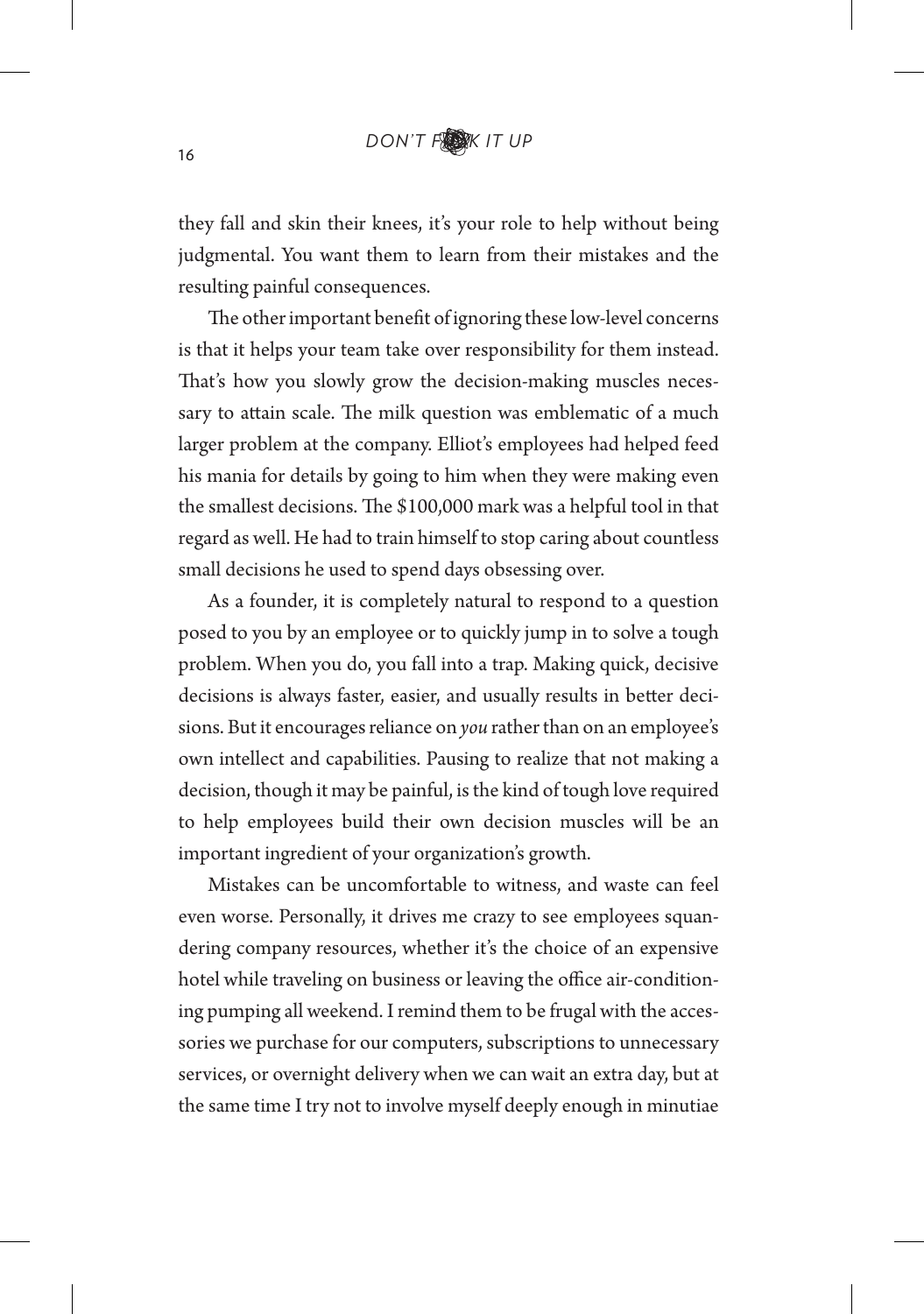to know just how much they may or may not be wasting. If I did that, I'd be wasting two things that are much more valuable—my time and my atention.

So, instead of atempting to monitor wasteful behavior, I try my best to do what leaders are supposed to do, which is to set the tone for the entire company. The best way to promote respect for the value of company resources is to make sure you exhibit that respect yourself.

*"The best way to promote respect for the value of company resources is to make sure you exhibit that respect yourself."*

For instance, I make sure that my own expenses and reimbursements are more than reasonable. I don't stay at expensive hotels when traveling on business, and I often drive for six or seven hours to business destinations if fights are too expensive. And when my cell phone failed to survive a quick dip in the Severn River one day, I learned that I could save the company \$600 if I waited 30 days to replace it, when my cell-phone account became upgrade-eligible.

The next morning, everyone in the office knew the reason why, for the next month, I would be using my iPad as a clumsy cellphone substitute.

## *"I could have told you that would happen."*

Our management team toured the batlefeld at Getysburg for a leadership exercise about how the batle was fought. We climbed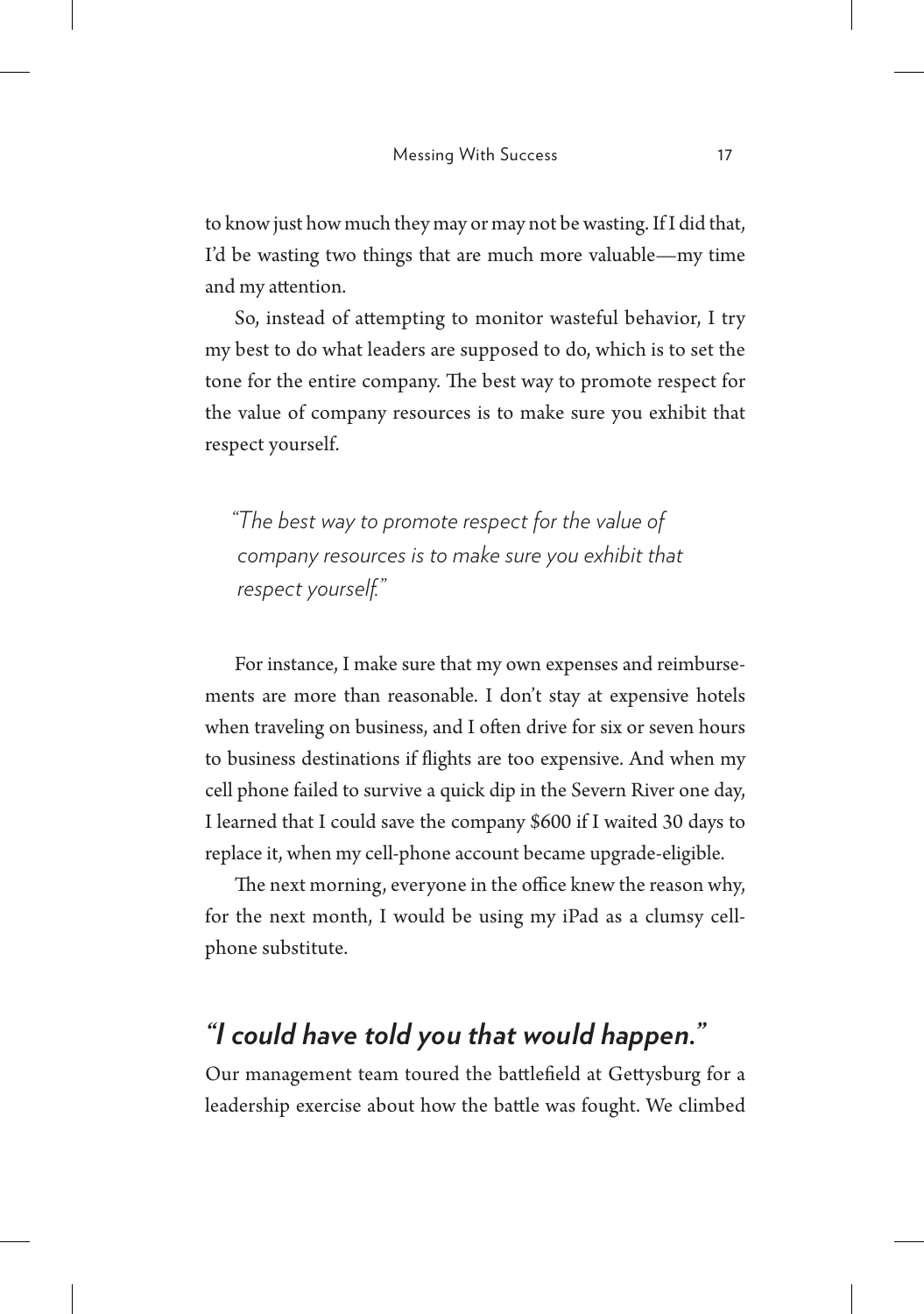up the ridgeline known as Litle Round Top and paused to hear a reading of the speech that Union Colonel Joshua Chamberlain gave to his 20th Maine Regiment before the first day of battle. The monument to that regiment is one of the most popular at Getysburg because of the famous do-or-die spirit with which the 20th held its ground.

Little Round Top sat at the extreme left flank of the Union line, and a collapse of that fank would have been disastrous for the rest of the Union Army. General Strong Vincent gave Chamberlain explicit orders to "hold this ground at all costs."

This clear statement of intent led to one of the most famously valiant episodes in the three-day battle. On the afternoon of July 3, with Confederate forces making their way up Litle Round Top, Chamberlain's men ran out of ammunition. The rebels were firing their guns just 30 yards away when Chamberlain and his fellow officers led a downhill bayonet charge. A Confederate officer aimed his pistol at Chamberlain's face from a distance of just a few feet, but the gun misfred. Sharpshooters from another Union unit arrived in the nick of time to scater the remaining Confederates.

It was nearly a religious experience for me to walk in the footsteps of the brave soldiers who fought that batle and literally changed the course of American history. The sum effect of General Vincent's clear orders, "hold this ground at all costs," motivated Chamberlain to lead his men to make a bayonet charge with no ammunition. They were told they could not afford to fail, and so they summoned the courage to succeed. Litle Round Top was held, and the next day the Confederate Army retreated from Pennsylvania, never to return.

This fundamental leadership imperative, of offering clear goals and clarity of intent, is the most important tool you have in resisting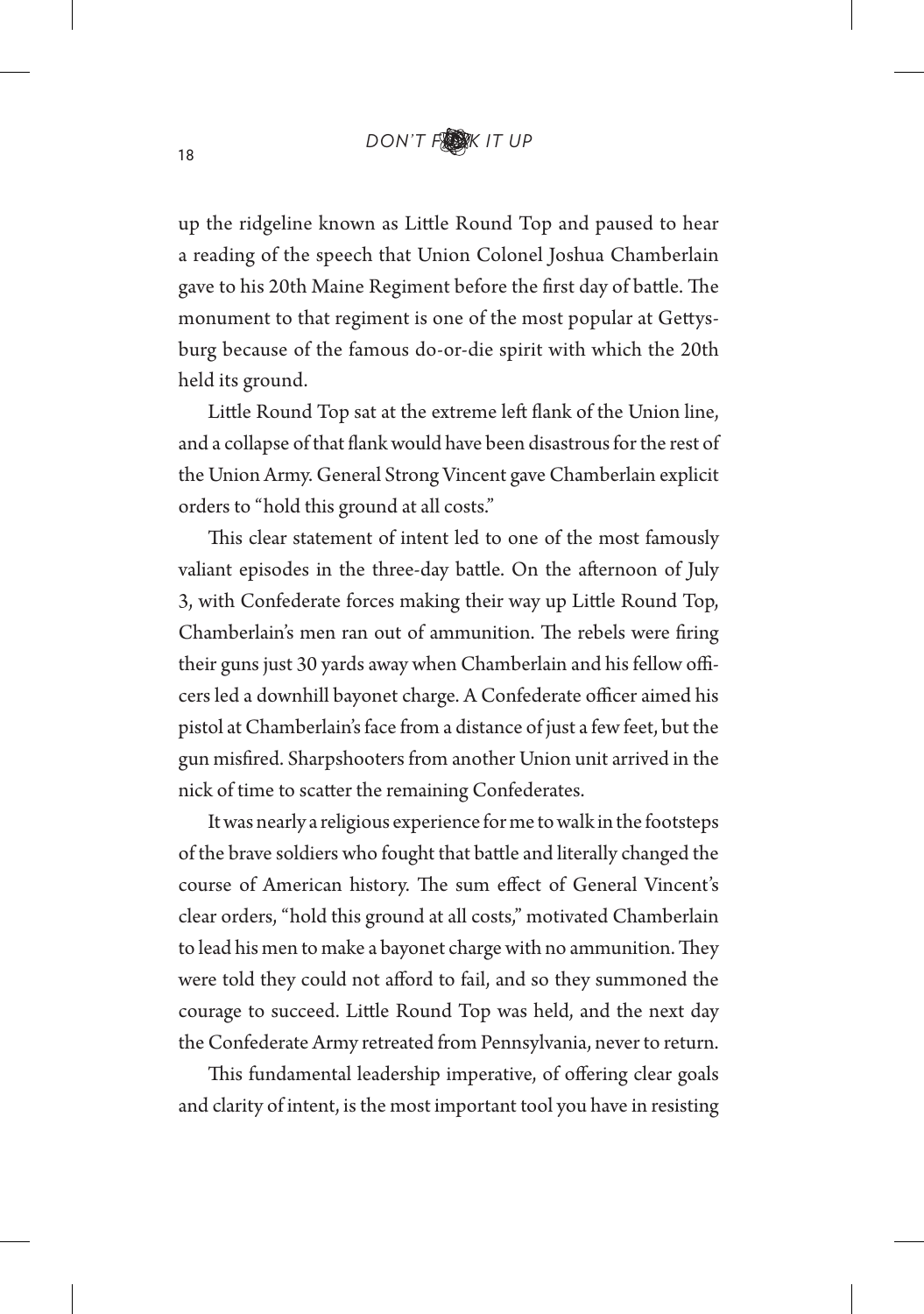your natural entrepreneurial urge to involve yourself in every little decision that afects your company. General Vincent knew he couldn't be at Litle Round Top himself that day, and with no cellphone service, he entrusted Chamberlain to do his job. But he didn't leave it to Chamberlain to imagine what that job was, or what success looked like. He drew a vivid image of that day's objective—hold the hill at all costs.

On the opposite side of the batle, we learned that General Robert E. Lee was not nearly so clear in expressing his own Commander's Intent, and to this day some scholars believe the South could have won at Getysburg and perhaps the entire war if Lee's communications to subordinates had been more explicit. The Northern defenses were centered on what was known as Cemetery Hill, and on the frst day of batle Lee sent a courier to Colonel Richard Ewell with writen orders to take the hill "if practicable, but to avoid a general engagement until the arrival of the other divisions of the army." Having been offered the option of waiting, Ewell decided to rest his tired troops. By the time Ewell fnally atacked, on days two and three of the battle, the Northern troops were so well dug in on Cemetery Hill that the Confederate atacks were repulsed with heavy casualties.

Commander's Intent is important for precisely the reasons encountered by Chamberlain. No strategy survives encounter with the enemy.

*"No strategy survives encounter with the enemy."*

In business as in war, the commander is not always standing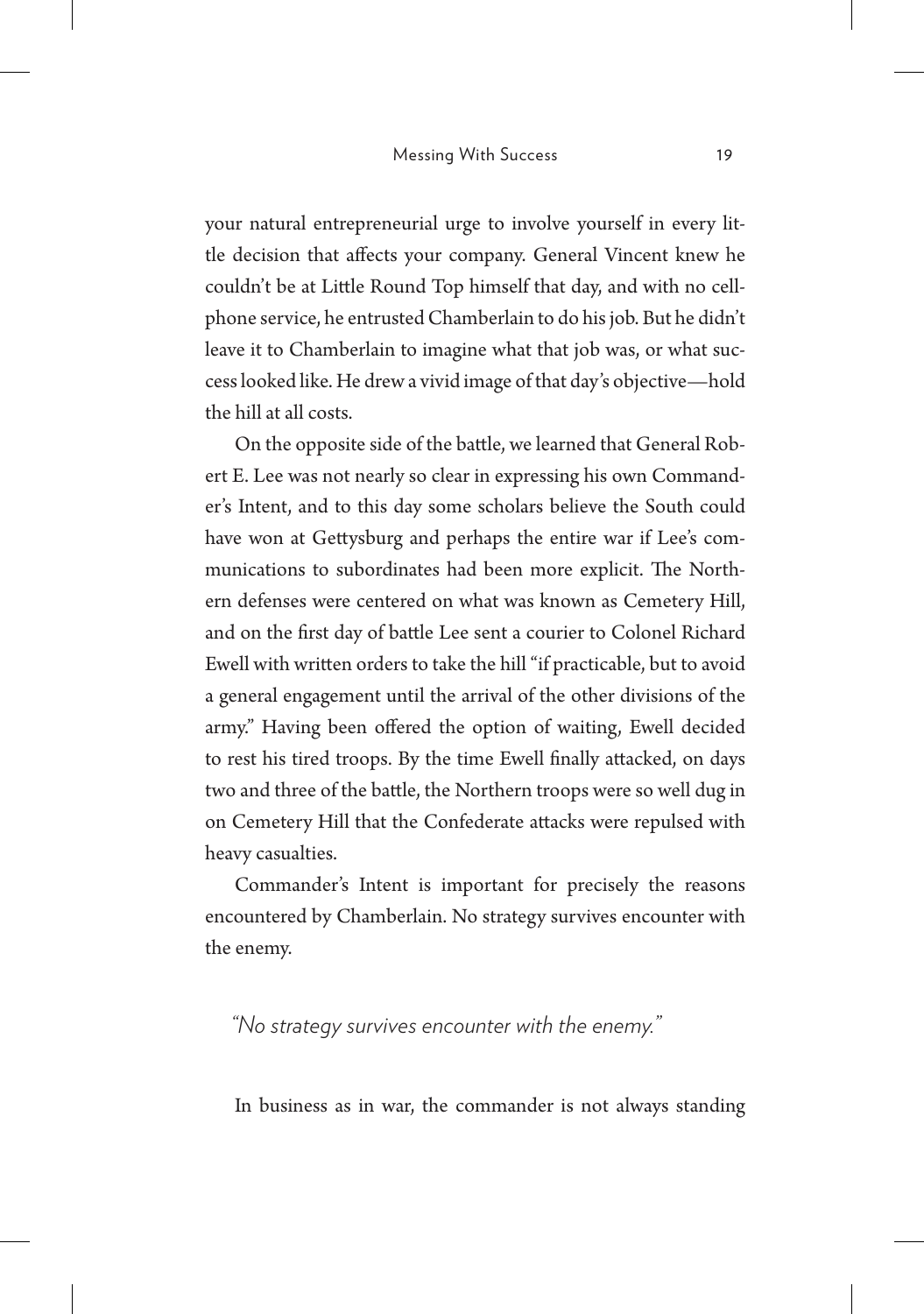alongside his colonel, able to change direction when his initial strategy fails. A clearly articulated intent empowers the colonel to make his own decisions without having to wait to consult with his commander—the results of which would have been disastrous for Chamberlain and the Union Army.

The Civil War generals didn't have modern communications at their disposal, so they were ultimately reliant on the judgment of their subordinates on the ground to interpret their commands. Our access to real-time communication, however, can be a trap. It tempts us to stay tethered to our organizations and to try to monitor the tiniest details—until organizational scale overwhelms us.

Founders would be much better off these days if they allowed their managers to improvise, much as Chamberlain did on Litle Round Top, and use their modern communications only to provide better and clearer goals and objectives. Micromanaging can ofen be an excuse for not developing and commiting to mid-range and long-range goals. It can also serve as an excuse, changing your mind about what's most important from one day to the next. A lot of founders run small companies that way, and they never scale those companies because it's impossible to run a larger company on the basis of what the founder is feeling that particular day.

#### TRUST AND VERIFY

One of the ways that a founder I know well got over micromanaging was through a phrase borrowed from Ronald Reagan: trust and verify. He worked hard to hire the right people and trusted that he'd given them the right direction to accomplish their objectives. The "verify" part involved determining what were the key indicators of success and progress toward those objectives. This is how you harness real-time data and instantaneous communication to scale your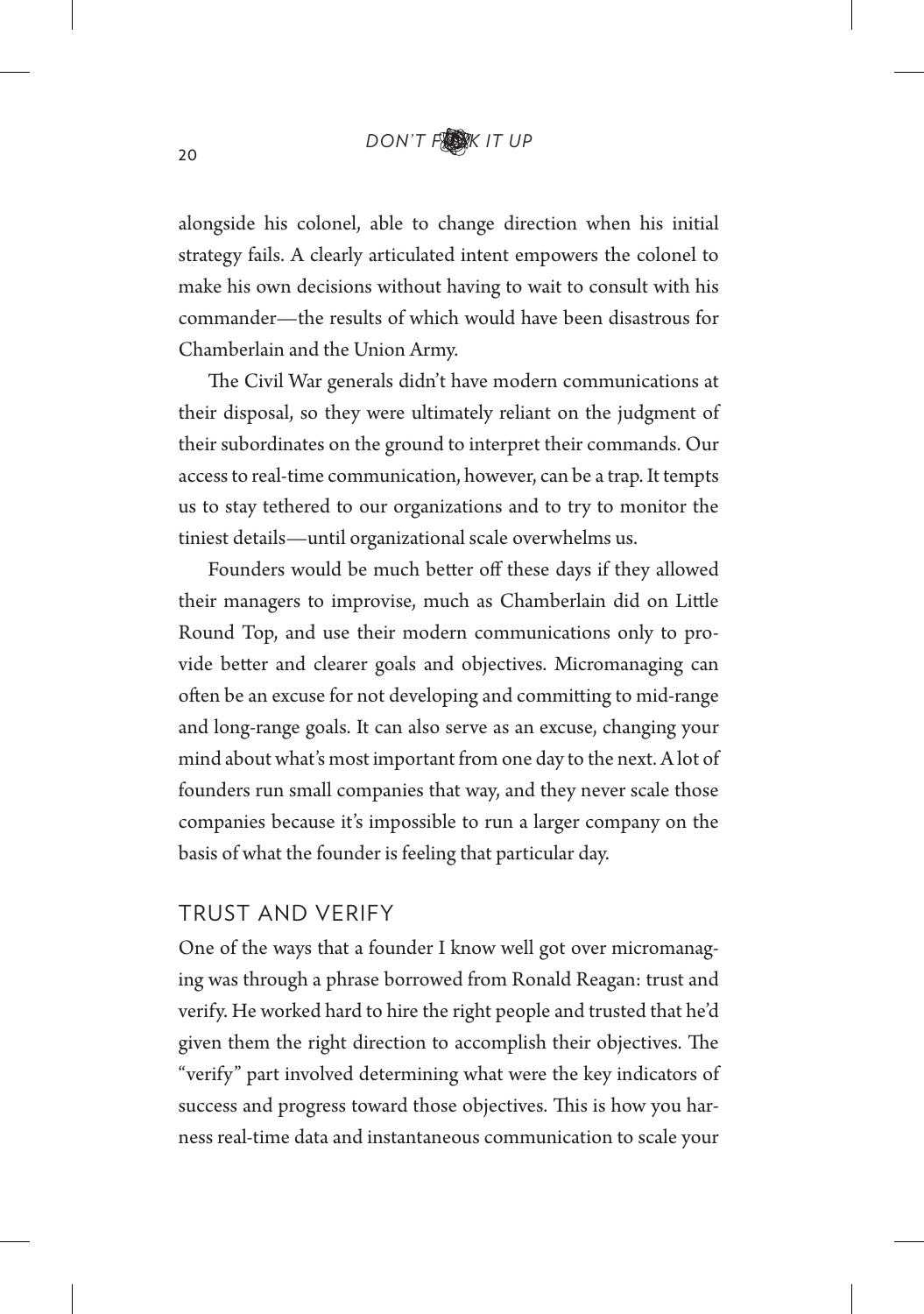company. Agreeing on these indicators in advance enables your managers to offer you a clear line of sight to their results while keeping your nose out of their details.

It's important to be sure you pick a small subset of the right data to pay atention to. Recently, I ran into this situation at my own company. I wanted assurance that our clients' information that we store in our data cloud was arriving each night. I asked for a report that would tell me if there was an error. Instead, what I received was a long list of all of our clients and all of the data that was received by our cloud each evening, making it extremely time consuming to sif through this data for the validation I was seeking. When I pushed back, I heard groans and complaints about how all this data was necessary for those responsible to make the correct decisions. They didn't realize that I was in fact trusting them to make the right decisions and all I wanted was validation that my trust was well placed. I just wanted to know if the system worked.

One of my former board members who ran a fast-growing software company in Charleston, South Carolina, did something very similar to avoid his temptation to micromanage his sales team during a critical time when the organization was headed toward an initial public offering. The board member wanted to stay on top of how things were going, but he didn't want to be involved in every major sales transaction leading up to the IPO. So he and the sales management team agreed that he would get the following discrete information:

- average size of a transaction
- average duration of a deal through the pipeline
- number of deals entering the pipeline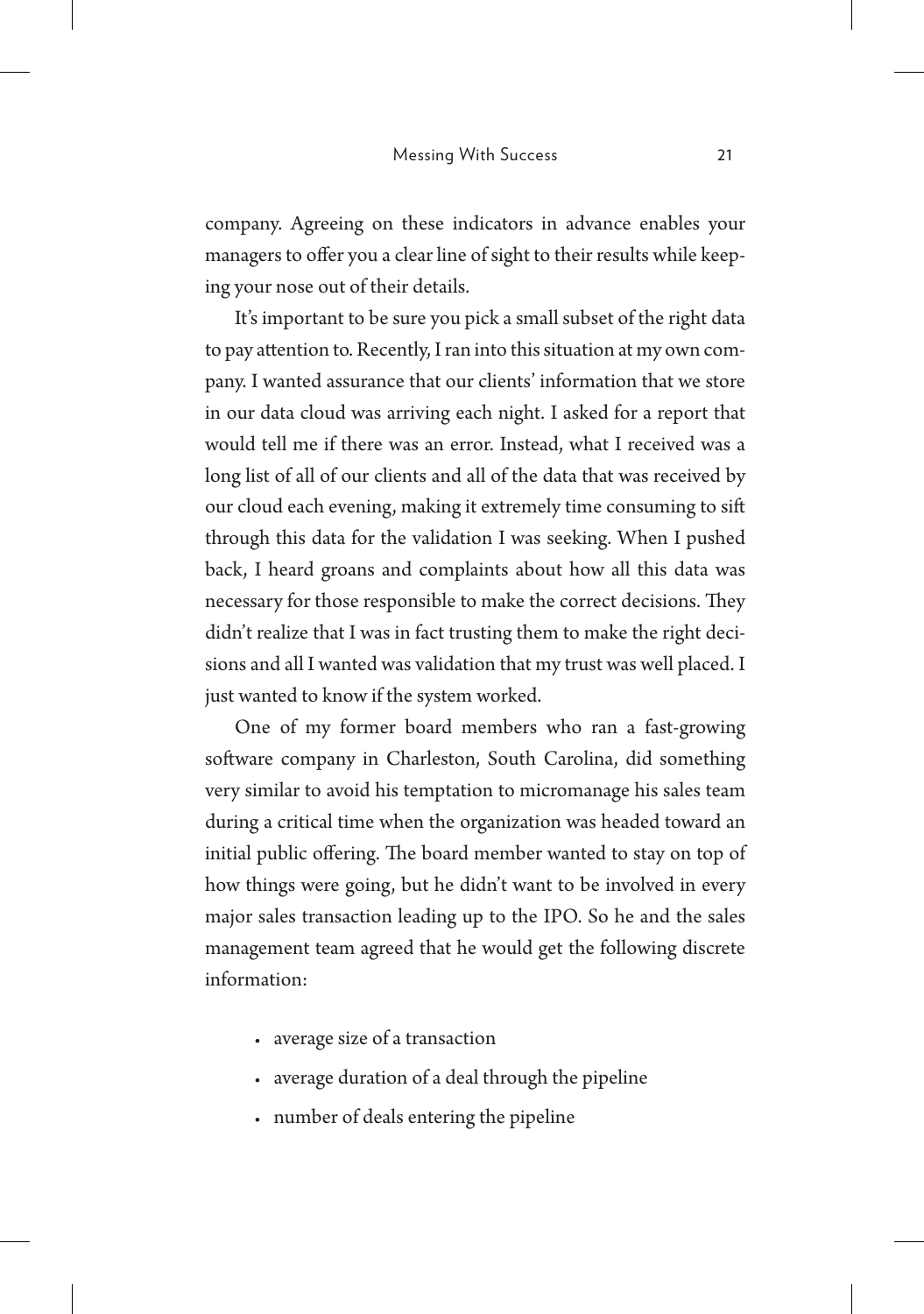• number of opportunities that entered the pipeline and converted to actual deals

He asked to be informed on an agreed-upon frequency on whether any of these metrics had begun to waver. He posted the results on the wall in his office, ensuring that his generals were keenly aware of his interest. "People respect what you inspect," he told me.

*"People respect what you inspect."*

The rest was left up to his team, which performed impressively and produced the desired results. The company ended up going public, and shortly thereafer the founder relinquished the CEO role to the executive formerly in charge of sales. And that successor CEO has gone on to lead yet another company.

That, in a nutshell, is the opposite of micromanaging. It might be called macro managing, but hardly anyone uses that word because there's already a beter and more familiar word for it: *leadership*.

### *"Next time run these things past me."*

I always wake early, and while indulging in my frst medicinal cofee of the morning I read through email from the night before, clearing my inbox for the day ahead. One morning I noticed a celebratory email from a sales associate named Linda, announcing that an important client had signed and returned its multi-year renewal agreement. Her note exuded how she had accomplished this well in advance of our goals.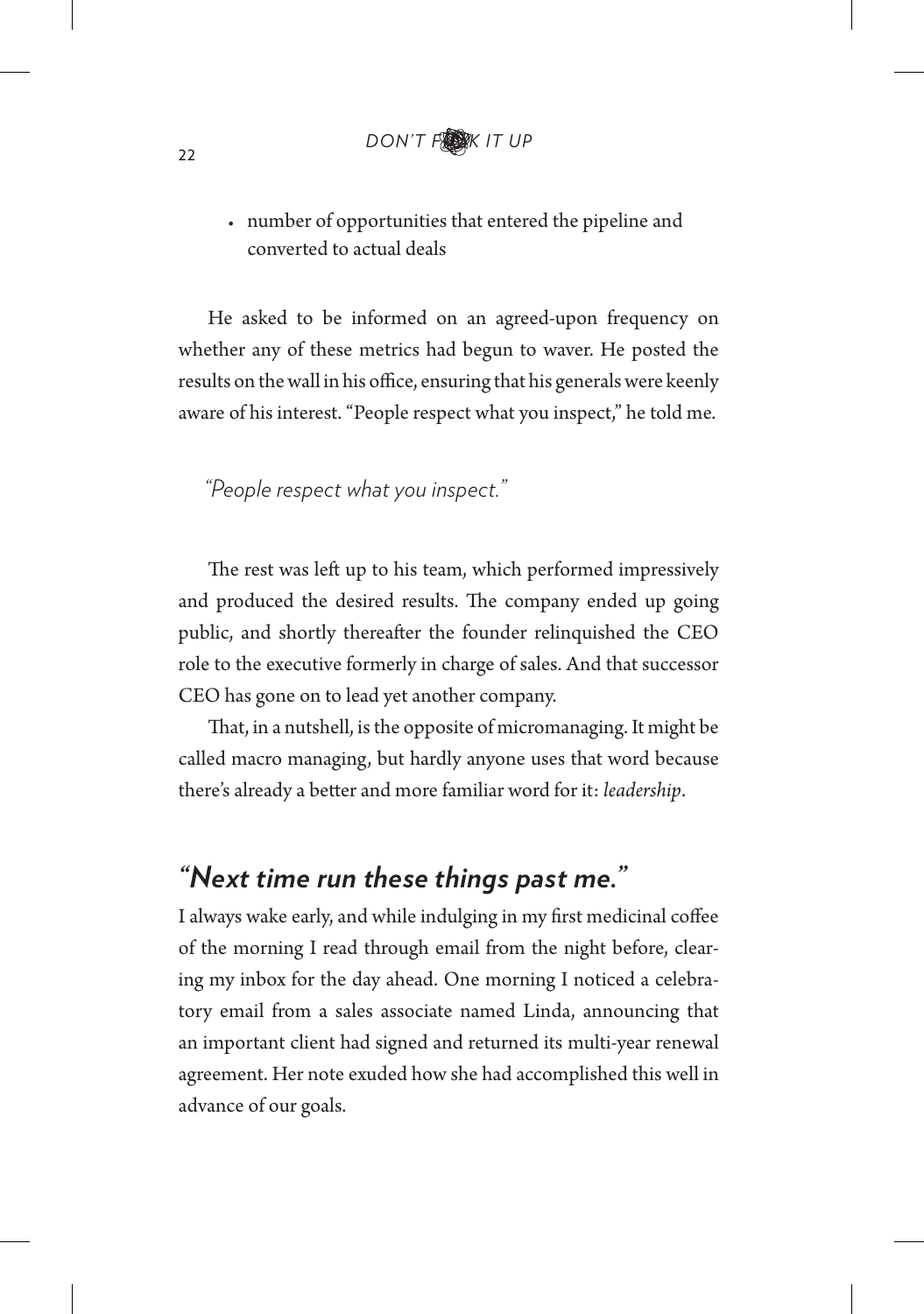My elation over Linda's success rapidly turned to despair, however, as I read the details of the atached agreement. It was hardly a surprise that the renewal had gone through so quickly, because the agreement set our price far below that of our existing deal. Linda had not taken the time to understand the relationship with that client we had built over the past four years. By making an assumption, rather than researching the facts, she had misstated the price, and unless we fxed it, the loss would be sizeable enough to have a material impact on our annual revenue.

I just couldn't understand how this could have happened. We had gone over this specifc situation the day before, and I was fully convinced that my intentions and directions were clear. I fnished my coffee and got ready to head into the office. Questions ran through my mind during the drive. Should I have taken the time to check Linda's work and gone over the renewal before it went out? Was it too early in this employee's tenure to trust her to get this right?

But I also knew that to grow the organization, I would need to step back from doing things myself. When you do that, and trust people to do their jobs, inevitably some of them will breach your trust. Even if you are certain you've clearly stated your expectations and are satisfied your staff is fully trained, on some days you will be let down.

*"Even if you are certain you've clearly stated your expectations and are satisfied your staf is fully trained, on some days you will be let down."*

I wasn't sure what to do. I was angry and I knew that wasn't going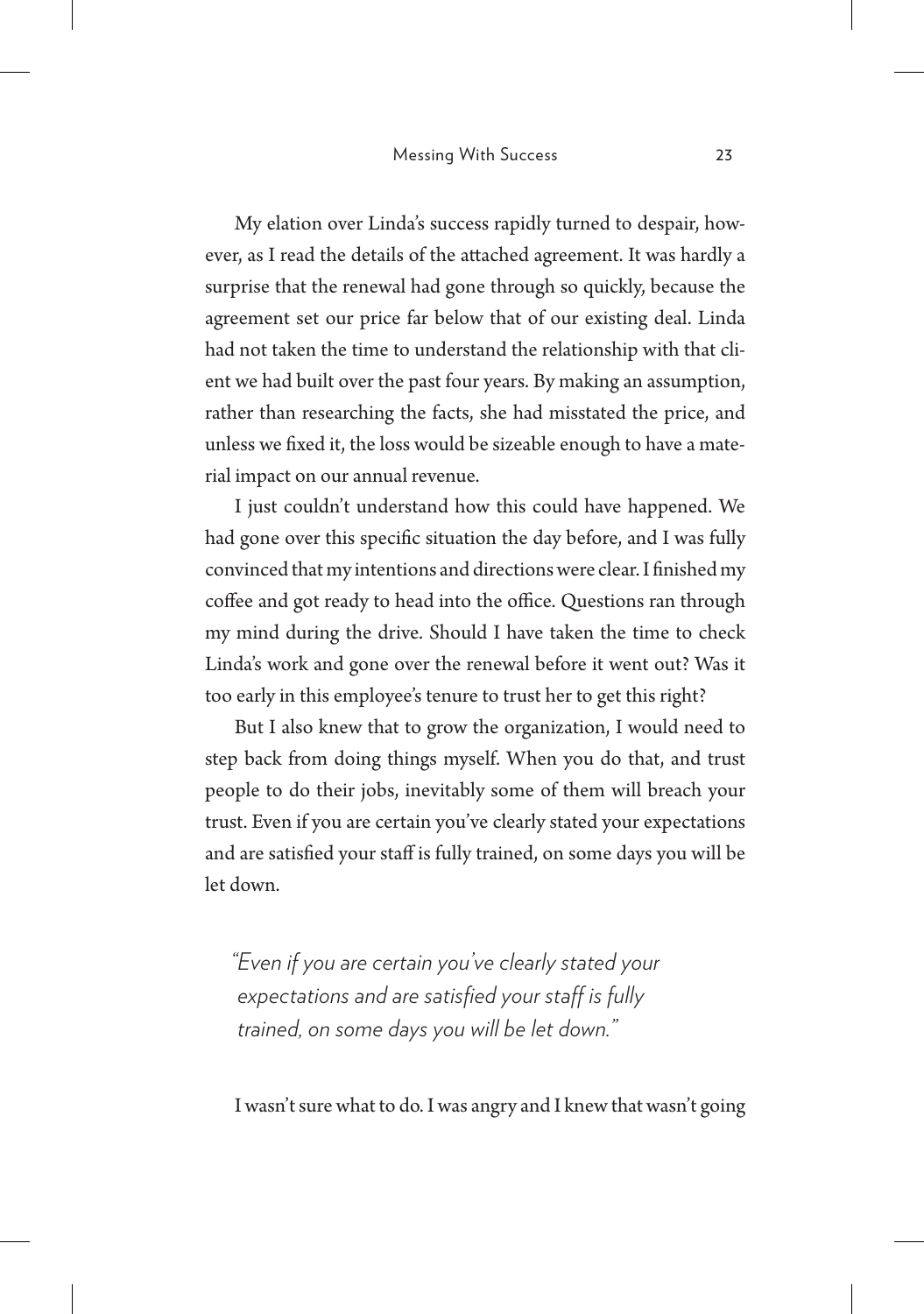to help. I knew there was no time for self-pity. I needed to take ownership of the damage done and make it right. In this case an important client would have to be told about the mistake and we would have to eat crow to buy back our error. In my conversations with Linda, I knew she felt awful. It was also clear that our customer was going to be disappointed. We had to undo this damage in a way that would lead to as positive an outcome as possible.

I confronted Linda as unemotionally as I could and discussed where the error had been made. There were multiple contracts that defned our relationship with this customer, and there certainly was room for confusion for someone who was not tuned in to the entire customer relationship. And then I remembered a phrase that I often use when we communicate with our clients and recited it silently to myself. "If you are communicating with someone and they don't get it, it is *your* fault, not theirs." Hearing my own words reverberate in my brain convinced me to absolve my employee from the blame. I commited to harnessing my emotion into a teachable moment.

If Linda was going to learn anything from this experience, I asked her to give me a plan on how she proposed remedying the situation. We discussed having an honest conversation with the client about what had gone wrong. We decided that we'd get the best result by addressing both our internal and external issues as directly as possible. Against my protest, Linda took ownership for both the screw-up and its remedy. Our customer turned out to be very understanding and accepted her apology, and since that episode I'm happy to say that Linda has grown in confdence and capabilities and the customer has renewed under the corrected terms.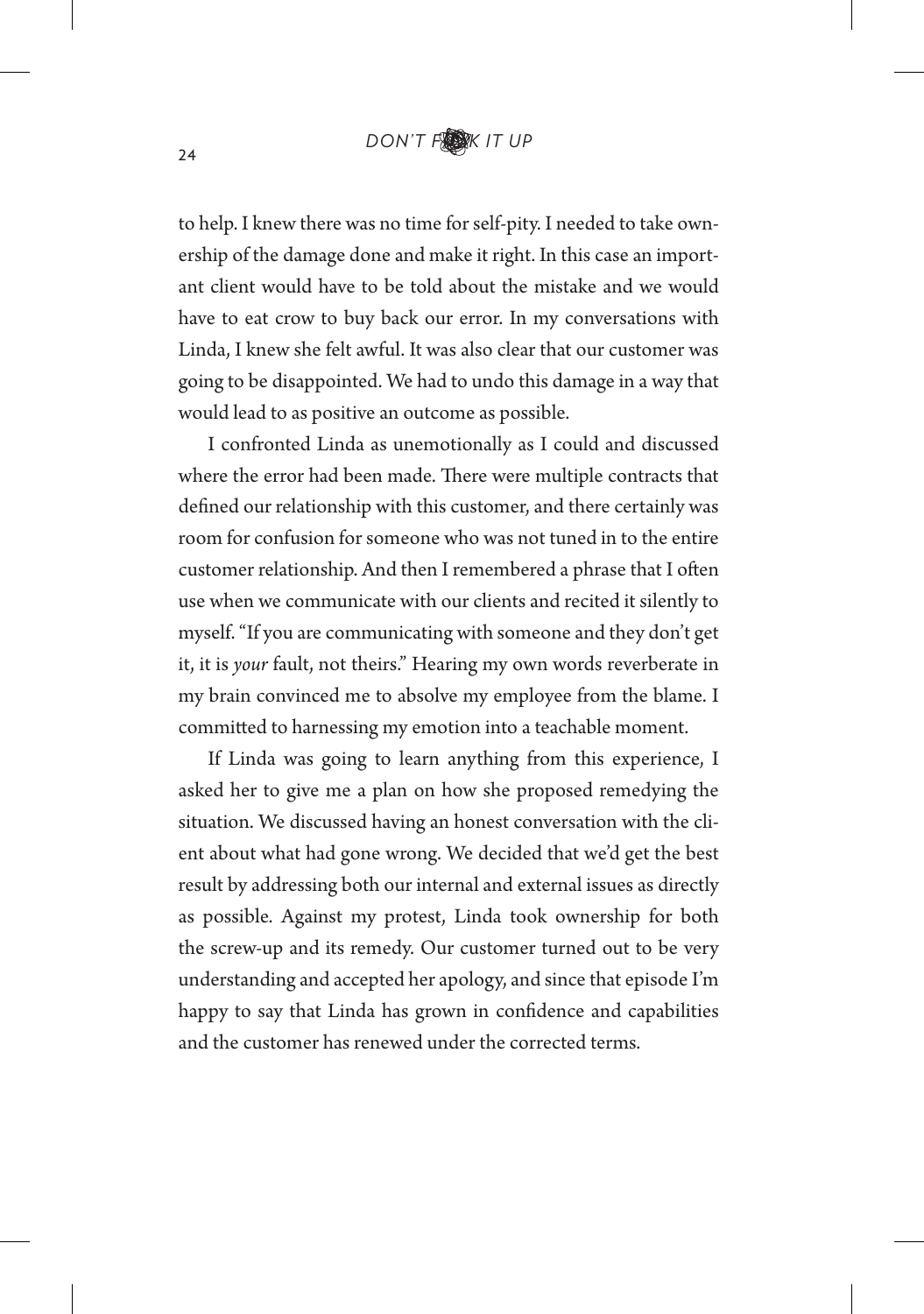### THE IMPORTANCE OF AN AFTER-ACTION REVIEW

Afer things cooled down, I brought the team together with Linda to perform an "after-action review." The term comes from the US Air Force, where teams routinely assess what they can learn from the outcomes of their most recent mission. They hold a timely, objective, no-judgment appraisal of what happened, where performance could have been beter, and then collaborate on an action plan to address the areas requiring improvement. The Air Force culture is built on the assumption that the surest way to compound an error is to ignore the opportunity to learn from it.

For us, the review of the mistake took less than twenty minutes. We recognized that before we communicate with a customer, we should insert a pause and review their contract fle. In that way, if there was confusion, it could be raised prior to engaging the client. The process was quite a catharsis for Linda, and it also demonstrated to everyone that while it is certainly painful to screw up, it isn't fatal. Out of this terrible mistake that had made me so angry over my morning cofee just a week earlier was a renewed *esprit de corps* in which learning from mistakes is part of our company culture. The trusting relationship we had built with the client enabled us to bridge this issue and complete the contract at the correct price.

I know of at least one company where the founder used to make mistakes a cause for celebration. He would announce mistakes that his direct reports had made in a company-wide meeting that functioned a lot like after-action reviews. They were intended to identify how and why the underlying decision went wrong, in order to make meaning of the resulting failure. The founder usually made certain to compliment the efort that led to the error—making it clear